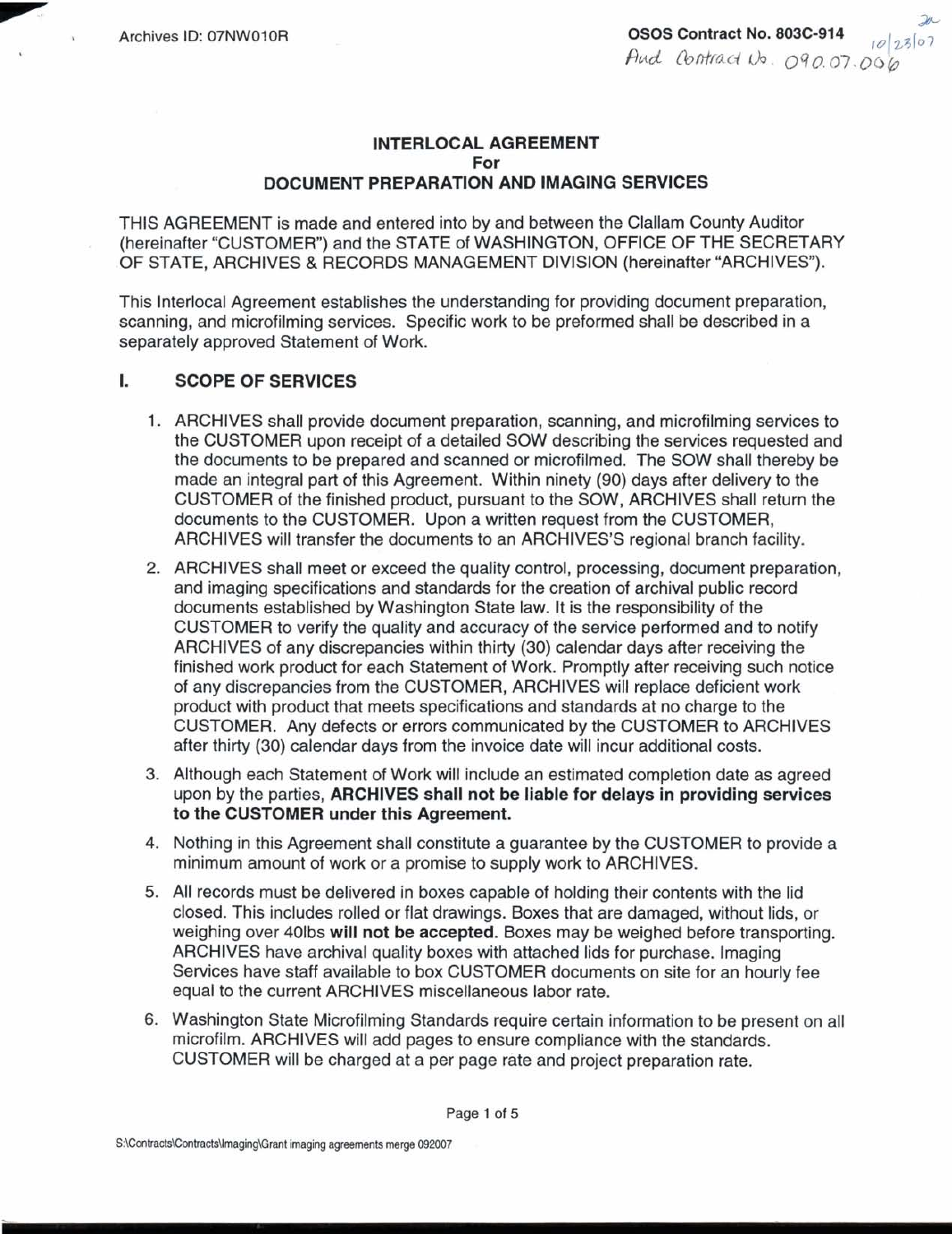7. CUSTOMER instructions that result in a suspension of work in progress will be charged the current ARCHIVES miscellaneous labor rate per each hour of downtime for shut down and restart. Once the project work begins, all questions submitted to the CUSTOMER must be answered expeditiously and no later than one (1) business day to avoid work stoppage.

#### **II. TERMS AND TERMINATION**

- 1. This Agreement shall take effect upon the signing of the last required signature. CUSTOMER agrees to comply with the RCW 39.34.040, if required. This Agreement shall remain in effect until May 31, 2009.
- 2. The CUSTOMER may extend this Agreement for up to two (2) additional two-year terms by providing a written notice to ARCHIVES any time before the termination date.
- 3. Either party may terminate this Agreement upon a thirty (30) calendar day written notice to the other party. In the event of termination of this Agreement, the terminating party shall be liable only for the performance rendered prior to the effective date of termination. The CUSTOMER shall pay ARCHIVES within thirty (30) calendar days of receipt of billing for services rendered.

### Ш. **COMPENSATION**

- 1. The CUSTOMER will pay ARCHIVES for the services provided under this Agreement at the rates in effect at the time a request for work is received from the CUSTOMER and ARCHIVES creates a Statement of Work, which is approved by the CUSTOMER. ARCHIVES shall maintain the right to increase or decrease the cost of rendering service(s) under this Agreement throughout its lifetime upon a thirty (30) calendar day advance notice to the CUSTOMER, and the CUSTOMER has fifteen (15) calendar days to agree or terminate the Agreement.
- 2. ARCHIVES will **send** an itemized bill to the CUSTOMER each month that includes work done in the prior month's imaging services detailing charges by Statement of Work number and services provided. ARCHIVES shall submit invoices to the same address to which notice is sent.
- 3. The CUSTOMER shall make payment by checks, journal voucher, or credit card of amount due within thirty (30) calendar days after receiving a properly executed invoice. The CUSTOMER shall make checks payable to the Office of the Secretary of State and send payment so the Office of the Secretary of State, Financial and Support Services, P.O. Box 40224, Olympia, WA 98504-0224. **Payment must reference the Agreement number.**
- 4. Total services under this Agreement shall **not exceed \$50,000.00.** This amount can be increased by amendment to this Agreement.

### **IV. NOTICE**

- 1. Any notice to be given under this Agreement shall be in writing and may be sent either by registered or certified mail, facsimile transmission, email, or personal delivery.
- 2. Any notice from ARCHIVES sent to the CUSTOMER shall be sent or delivered to: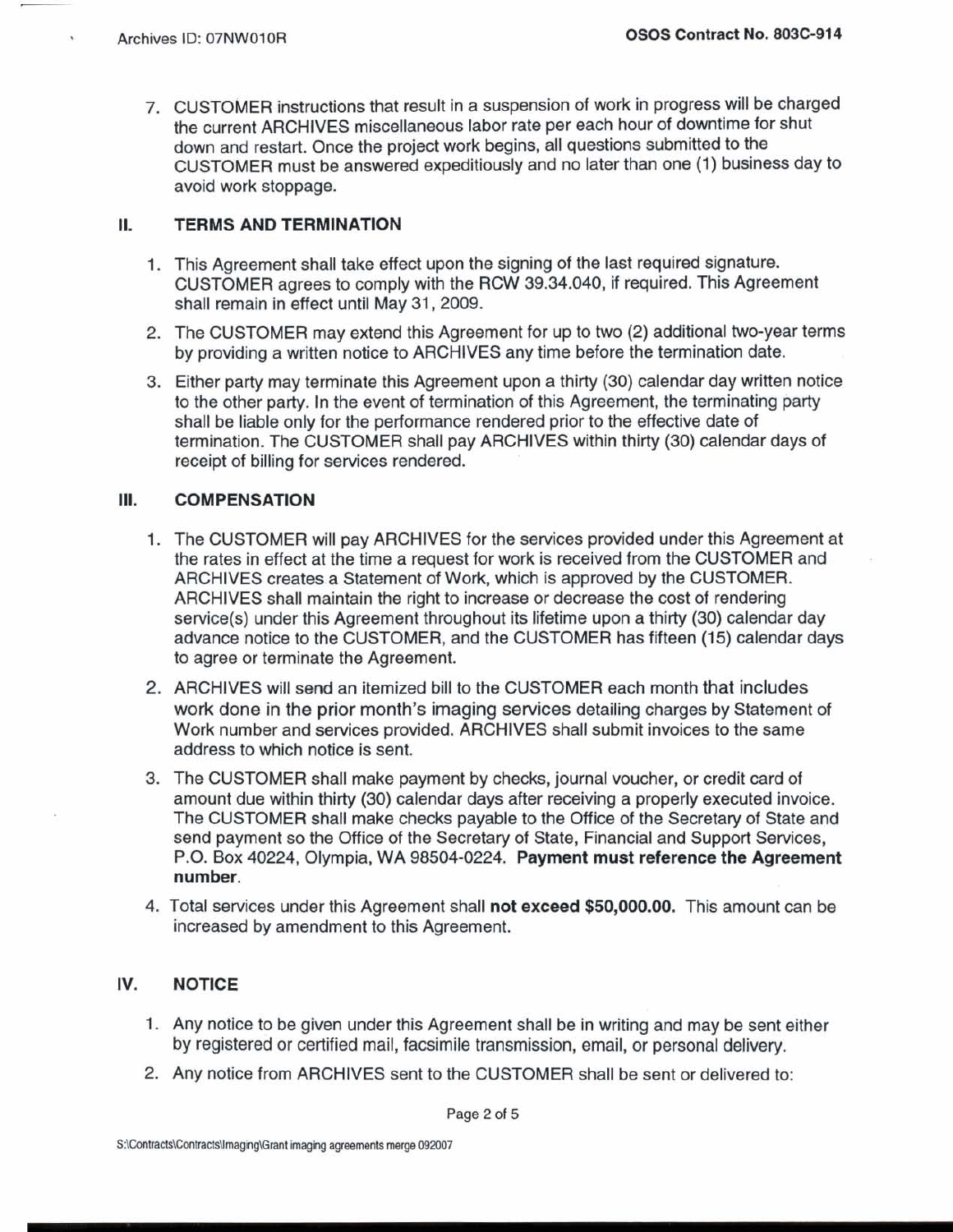Patty Rosand Clallam County Auditor 223 E 4th Suite 1 Port Angeles, WA 98362 Telephone Number: (360) 565-221 7 Fax Number: (360) 417-2545 Email Address: scosgrove @ co.clallam.wa.us

3. Any notice from the CUSTOMER sent to ARCHIVES shall be sent or delivered to:

David Tuckett Imaging and Preservation Services Manager Office of the Secretary of State Washington State Archives 71 1 Tumwater Boulevard Tumwater, WA 98512 Telephone: (360) 586-2487 Fax Number: (360) 586-9602 Email Address: dtuckett@secstate.wa.qov

4. Notice shall become effective upon delivery in person, three business days after posting by prepaid registered or certified mail, receipt by the sender of a successful facsimile transmission report, or receipt by the sender of an email read receipt, whichever occurs first.

## V. **RECORDS**

The parties to this Agreement shall each maintain books, records, documents, and other evidence, which sufficiently and properly reflects all direct and indirect costs expended by either party in the performance of the service(s) described herein. These records shall be subject to inspection, review, or audit by personnel of both parties, or other personnel duly authorized by either party, the Office of the State Auditor, and federal officials authorized by law. All books, records, documents, and other material relevant to this Agreement will be retained for six (6) years after expiration and the Office of the State Auditor, federal auditors, and any persons duly authorized by the parties shall have full access and the right to examine any these materials during this period.

## **VI. GENERAL TERMS AND CONDITIONS**

- 1. This Agreement shall not be assignable by either party without written consent of the other party.
- 2. The ownership of the documents or other items received from the CUSTOMER shall at all times remain the property of the CUSTOMER. The imaging or other products are the property of the ARCHIVES until payment has been made for the services rendered.
- 3. The service or product provided by this Agreement shall be either available for pickup or shipped from the ARCHIVES' facility at 711 Tumwater Boulevard SW, Tumwater, WA 98512.
- **4** Except as otherwise provided in this Agreement, when a bona fide dispute arises between ARCHIVES and the CUSTOMER, and it cannot be resolved by direct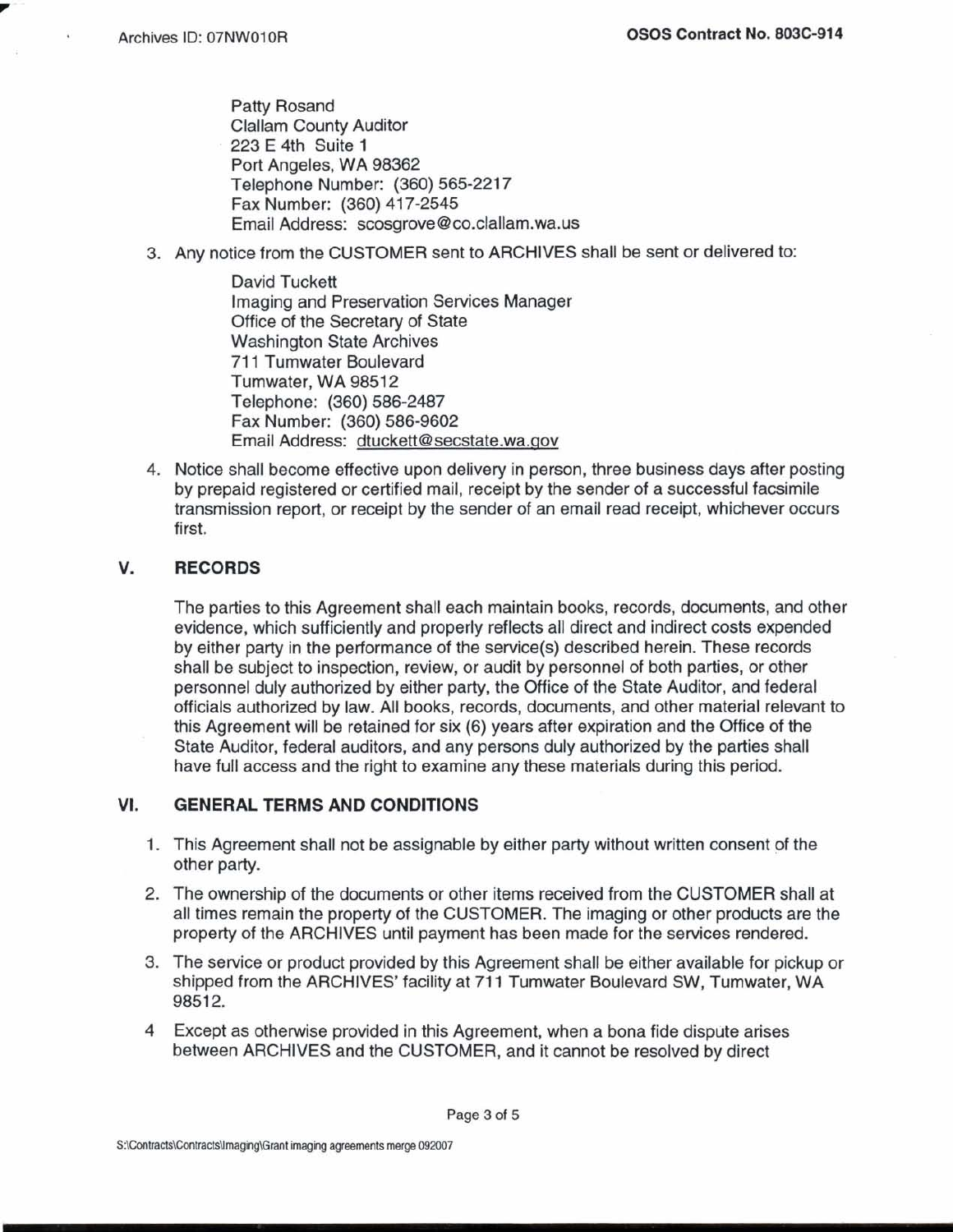negotiation, either party may request a dispute hearing with the Secretary of State or the delegate authorized in writing to act on behalf of the Secretary of State.

- A. The request for a dispute hearing must:
	- be in writing:
	- state the disputed issues(s);
	- state the relative positions of the parties;
	- state the party's name, address, and contract number; and  $\bullet$
	- be mailed to the Secretary of State or delegate and party's (respondent's)  $\bullet$ Agreement Manager.
	- The respondent shall send a written answer to the requester's statement to both  $\bullet$ the Secretary of State or delegate and the requester within fifteen (15) business days.
- B. The Secretary of State or delegate shall review the written statements and reply in writing to both parties within ten (10) business days. The Secretary of State or delegate may extend this period if necessary by notifying the parties.
- C. The parties agree that this dispute process shall precede any action in a judicial or quasi-judicial tribunal.

Nothing in the Agreement shall be construed to limit the parties' choice of a mutually acceptable Alternate Dispute Resolution (ADR) method in addition to the dispute resolution procedure outline above.

- 5. This Agreement shall be construed and interpreted in accordance with the law of the State of Washington. The venue of any legal action brought hereunder shall be in the Superior Court for Thurston County.
- 6. Each party to this agreement shall be responsible for its own acts and/or omissions and those of its officers, employees and agents. No party to this agreement shall be responsible for the act and/or omissions of entities or individuals not a party to this agreement.
- 7. This Agreement may be modified only in writing by the parties executed with the same formalities required to execute this Agreement.
- 8. If any clause, phrase, sentence, or paragraph of this Agreement is declared invalid or void, the remaining provisions of this Agreement shall remain in full force and effect.
- 9. If any conflicts exist between the text of this Agreement and any Statement of Work, the Agreement shall prevail.

#### VII. **AFFIRMATION OF AGREEMENT**

The parties signing below hereby affirm that they have the authority to bind the respective parties to the terms of this Agreement. No other understanding, oral or otherwise, regarding the subject matter of this Agreement, shall be deemed to exist or to bind any of the parties. This Agreement, together with all of its attachments and subsequent Statement of Work constitutes the entire Agreement.